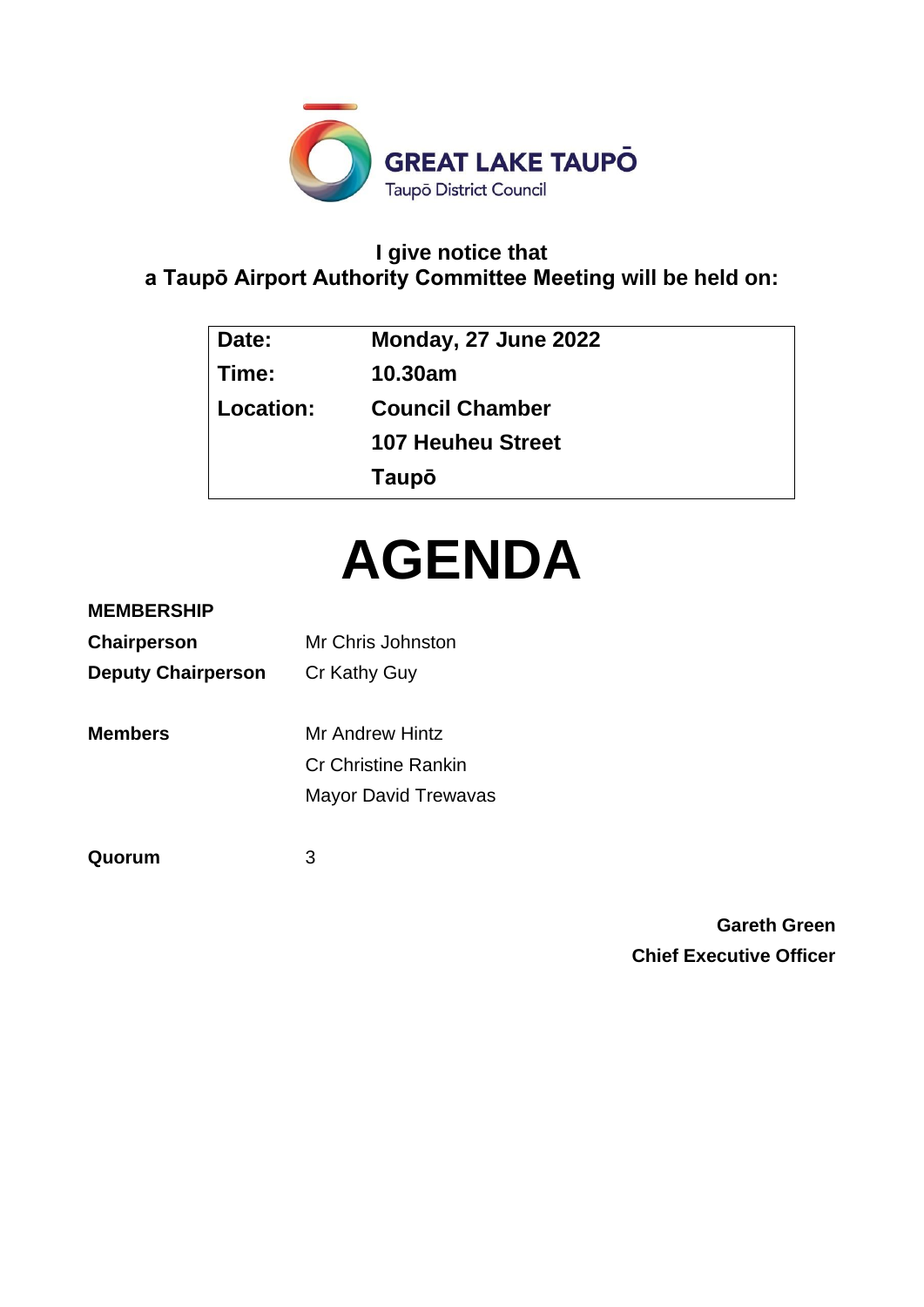# **Order Of Business**

| $\blacktriangleleft$    | <b>Apologies</b>             |                                                                                     |  |  |
|-------------------------|------------------------------|-------------------------------------------------------------------------------------|--|--|
| $\overline{2}$          | <b>Conflicts of Interest</b> |                                                                                     |  |  |
| 3                       |                              | <b>Confirmation of Minutes</b>                                                      |  |  |
|                         | 3.1                          | Extraordinary Taupō Airport Authority Committee Meeting - 16 May 20223              |  |  |
| $\overline{\mathbf{4}}$ | <b>Reports</b>               |                                                                                     |  |  |
|                         | 4.1                          |                                                                                     |  |  |
|                         | 4.2                          |                                                                                     |  |  |
|                         | 4.3                          |                                                                                     |  |  |
|                         | 4.4                          |                                                                                     |  |  |
|                         | 4.5                          | Ministry of Transport (MoT) and Taupo District Council Joint Ventures Airport Deed8 |  |  |
|                         | 4.6                          |                                                                                     |  |  |
|                         | 4.7                          |                                                                                     |  |  |
|                         | 4.8                          |                                                                                     |  |  |
|                         | 4.9                          |                                                                                     |  |  |
|                         | 4.10                         |                                                                                     |  |  |
|                         | 4.11                         |                                                                                     |  |  |
| 5                       |                              | <b>Confidential Business</b>                                                        |  |  |
|                         | 5.1                          |                                                                                     |  |  |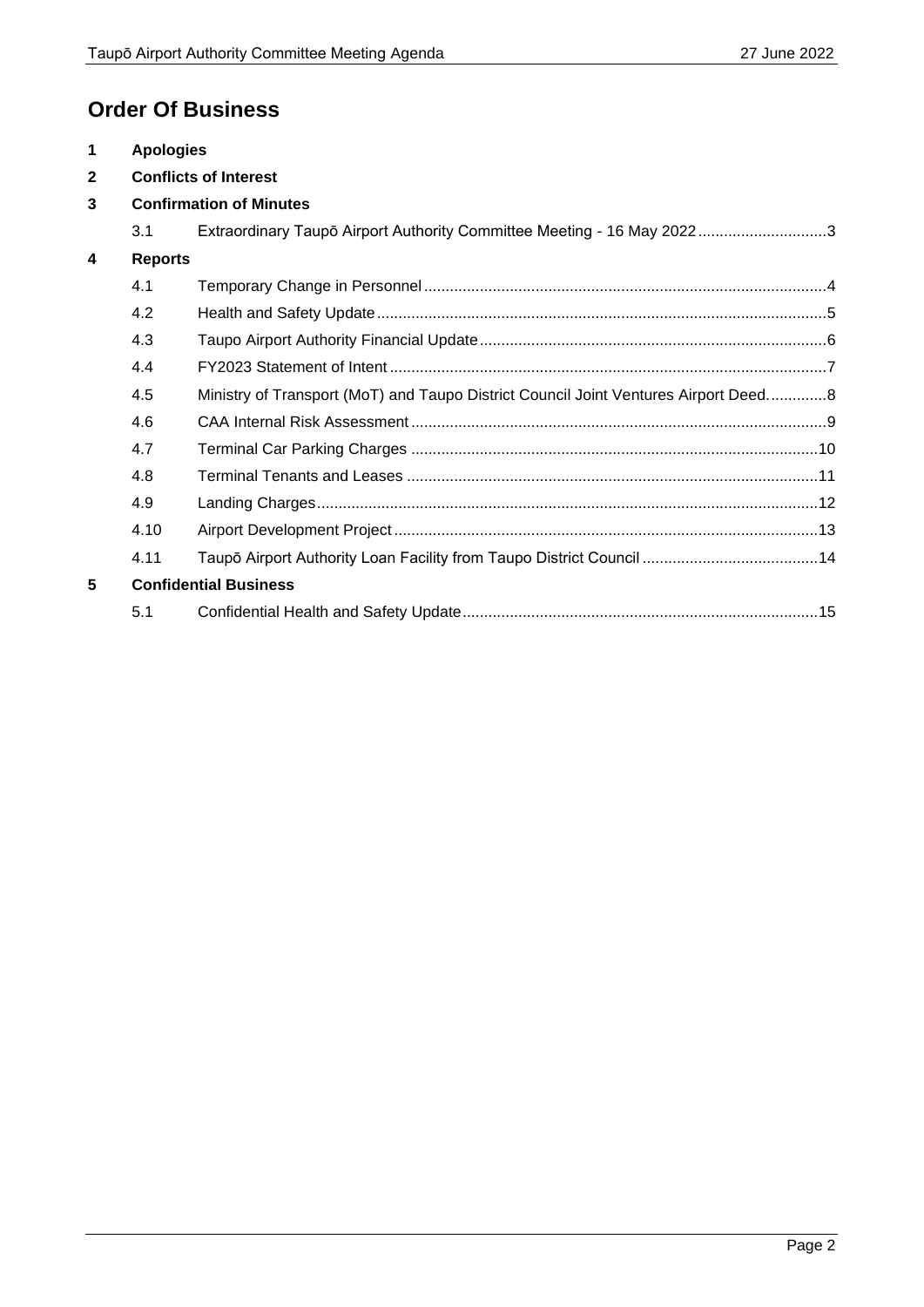#### <span id="page-2-0"></span>**3.1 EXTRAORDINARY TAUPŌ AIRPORT AUTHORITY COMMITTEE MEETING - 16 MAY 2022**

#### **Author: Nicole Turnbull, Executive Assistant**

#### **Authorised by: Nigel McAdie, Legal, Risk and Governance Manager**

#### **RECOMMENDATION(S)**

That the public and confidential portions of the minutes of the Taupō Airport Authority Committee meeting held on Monday 16 May 2022 be confirmed as true and correct records.

#### **ATTACHMENTS**

- 1. Taupō Airport Authority Committee Meeting Minutes 16 May 2022<br>2. Confidential Portion of the Taupo Airport Authority Committee Meeti
- 2. Confidential Portion of the Taupo Airport Authority Committee Meeting Minutes 16 May 2022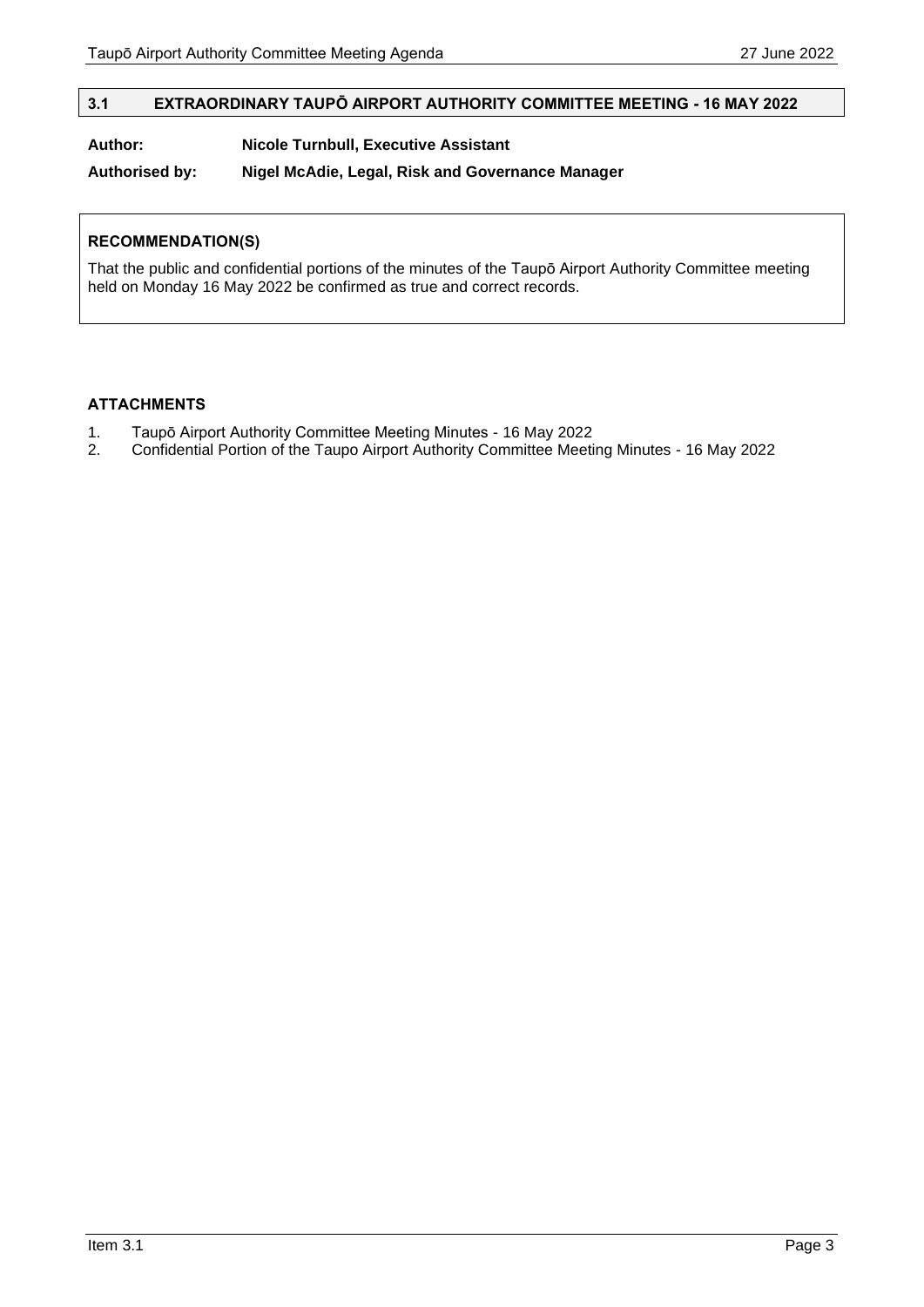#### <span id="page-3-0"></span>**4.1 TEMPORARY CHANGE IN PERSONNEL**

| Author:               | Wayne Wootton, General Manger Taupo Airport   |  |  |
|-----------------------|-----------------------------------------------|--|--|
| <b>Authorised by:</b> | Julie Gardyne, Deputy Chief Executive Officer |  |  |

#### **PURPOSE**

This item is for the General Manager Taupō Airport to provide a verbal update to the Committee on the temporary change in personnel.

#### **DISCUSSION**

Due to an ongoing business need, Taupō District Council (TDC) has sought support with the general management of Taupō Airport and has approached Wayne Wootton, who was the former Chief Executive of New Plymouth Airport and is currently consulting to the Airport industry. Wayne has over 10 years' Airport experience at a senior executive level and has agreed to take on an Acting General Manager role at Taupō Airport. Wayne will be a Senior Person on the aerodrome operating certificate and will be designated as Chief Executive and the main point of contact for the Civil Aviation Authority (CAA).

This is a temporary arrangement, and the CAA will be advised at the appropriate time that Rhys Frearson (who has currently taken on a Deputy Chief Executive position for TAA) will be redesignated as the Chief Executive on the aerodrome operating certificate.

#### **RECOMMENDATION(S)**

That the Taupō Airport Authority Committee receives the update.

#### **ATTACHMENTS**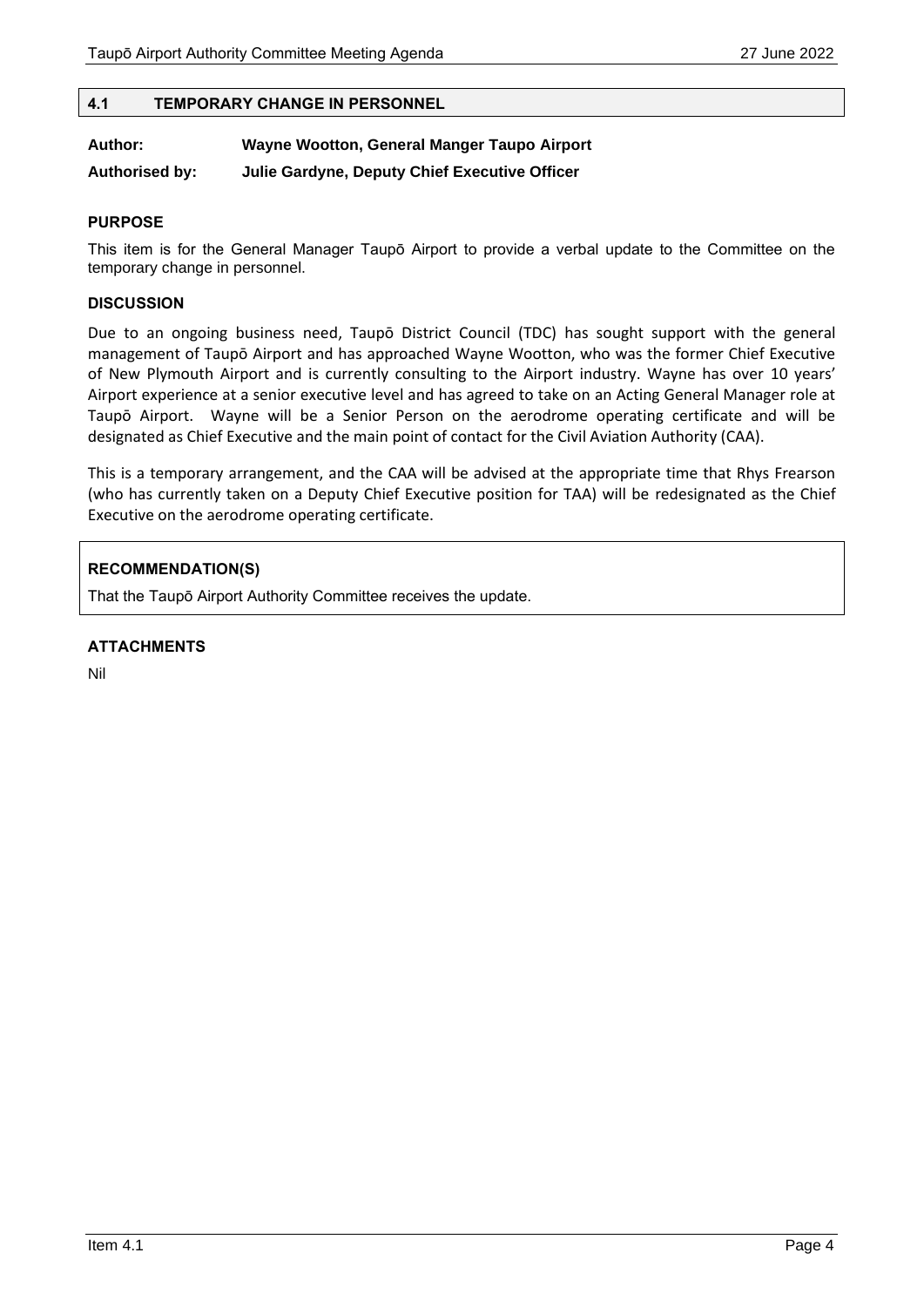#### <span id="page-4-0"></span>**4.2 HEALTH AND SAFETY UPDATE**

| Author:               | Kim Gard, Airport Operations Manager          |  |
|-----------------------|-----------------------------------------------|--|
| <b>Authorised by:</b> | Julie Gardyne, Deputy Chief Executive Officer |  |

#### **PURPOSE**

This item is for the Airport Operations Manager to provide a health and safety update to the committee.

#### **DISCUSSION**

There has been one incident in recent weeks to report which involved an accident outside a tenant's leased area. A person tying down a load on the back of a truck fell and damaged both ankles requiring hospitalisation. The incident was reported to TAA by the tenant and this in turn was recorded into TAA's Safety Management System, with TDC also being notified.

The tenant reported the incident to WorkSafe as part of their responsibility as a PCBU**[\[1\]](https://word-edit.officeapps.live.com/we/wordeditorframe.aspx?WOPISrc=https://wopi.dropbox.com/wopi/files/lNLEqkBa_qAAAAAAAAAADg&dl=0&rlkey=0gdxurrfvuvk56ypwk7fs7o3u&ui=en-us#_edn1)** under the Health and Safety Act at work 2015.

#### **RECOMMENDATION(S)**

That the Taupō Airport Authority Committee receives the update.

#### **ATTACHMENTS**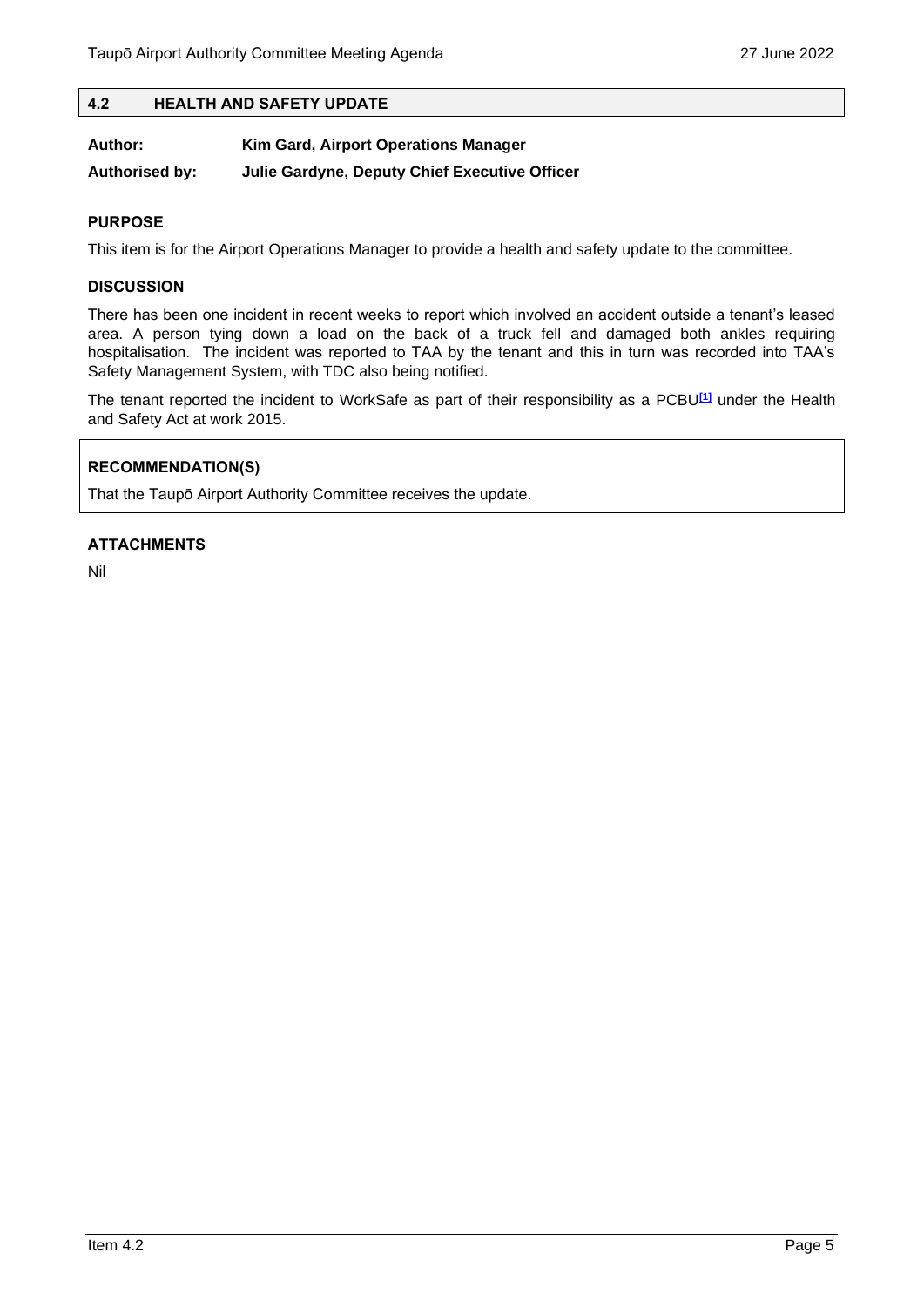#### <span id="page-5-0"></span>**4.3 TAUPO AIRPORT AUTHORITY FINANCIAL UPDATE**

#### **Author: Danielle Klue, Finance Business Partner**

**Authorised by: Jeanette Paenga, Finance Manager**

#### **PURPOSE**

This item is for the Taupō Airport Authority Business Partner to provide an update to the committee on the Taupō Airport Authority Financial Update.

- May landing fees and passenger fees \$3k above SOI for the month. May was the highest month for passenger fees for the financial year at \$7.4k showing a positive increase in our scheduled aircrafts with the opening of the borders.
- Other income includes \$5.8k charged to previous cropper for the storage of bales and clean-up costs
- Capitalised ~\$110k cropping expenses to land additions.

#### **DISCUSSION**

#### **RECOMMENDATION(S)**

That the Taupō Airport Authority Committee receives the financial update.

#### **ATTACHMENTS**

- 1. TAA Statement of Financial Performance May 2022
- 2. TAA Statement of Cashflows May 2022
- 3. TAA Statement of Financial Position May 2022
- 4. Project spend to 31 May 2022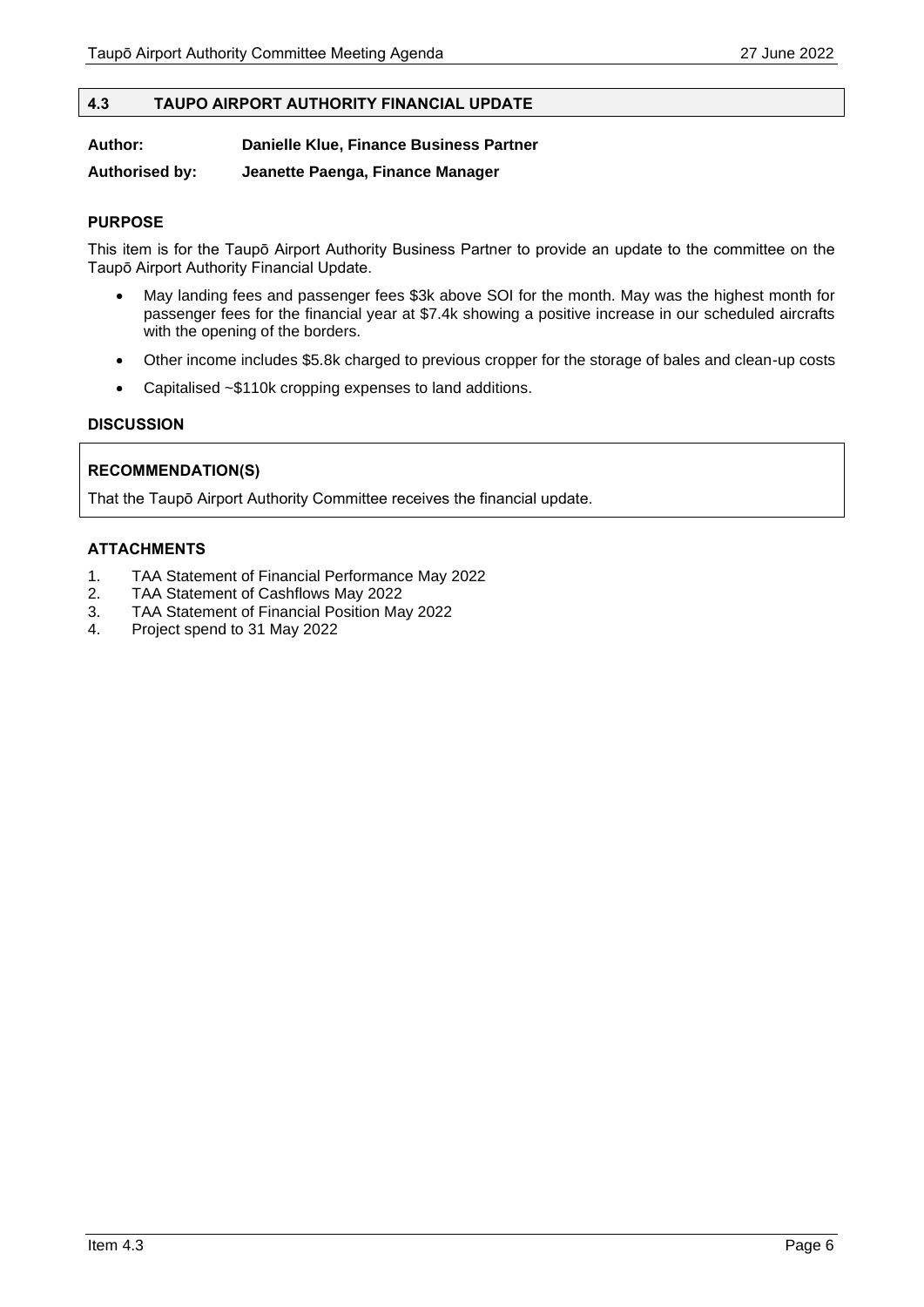#### <span id="page-6-0"></span>**4.4 FY2023 STATEMENT OF INTENT**

| Author:               | Wayne Wootton, General Manger Taupo Airport   |
|-----------------------|-----------------------------------------------|
| <b>Authorised by:</b> | Julie Gardyne, Deputy Chief Executive Officer |

#### **PURPOSE**

This item is for the Taupō Airport Authority Business Partner to provide the financial update to the committee.

#### **DISCUSSION**

The Taupō Airport Authority (TAA) draft Statement of Intent (SOI) for the three-year period July 2022 to June 2025 was forwarded to Council by the deadline of 1 March 2022 in accordance with the requirements of Section 64(1) of the Local Government Act 2002. It represents the objectives, nature, and scope of activities to be undertaken and performance targets by which TAA will be measured. Adjustments from the draft SOI have been made regarding the cropping expense and revenue, along with interest on the loan from Taupō District Council. The final FY2023 SOI is required to be ratified by 30 June 2022 and a copy is attached for reference.

#### **RECOMMENDATION(S)**

That the Taupō Airport Authority Committee approves the final version of the FY2023 Statement of Intent for release to Taupo District Council and the Ministry of Transport.

#### **ATTACHMENTS**

1. Taupo Airport Authority Final SOI 2023 - 2025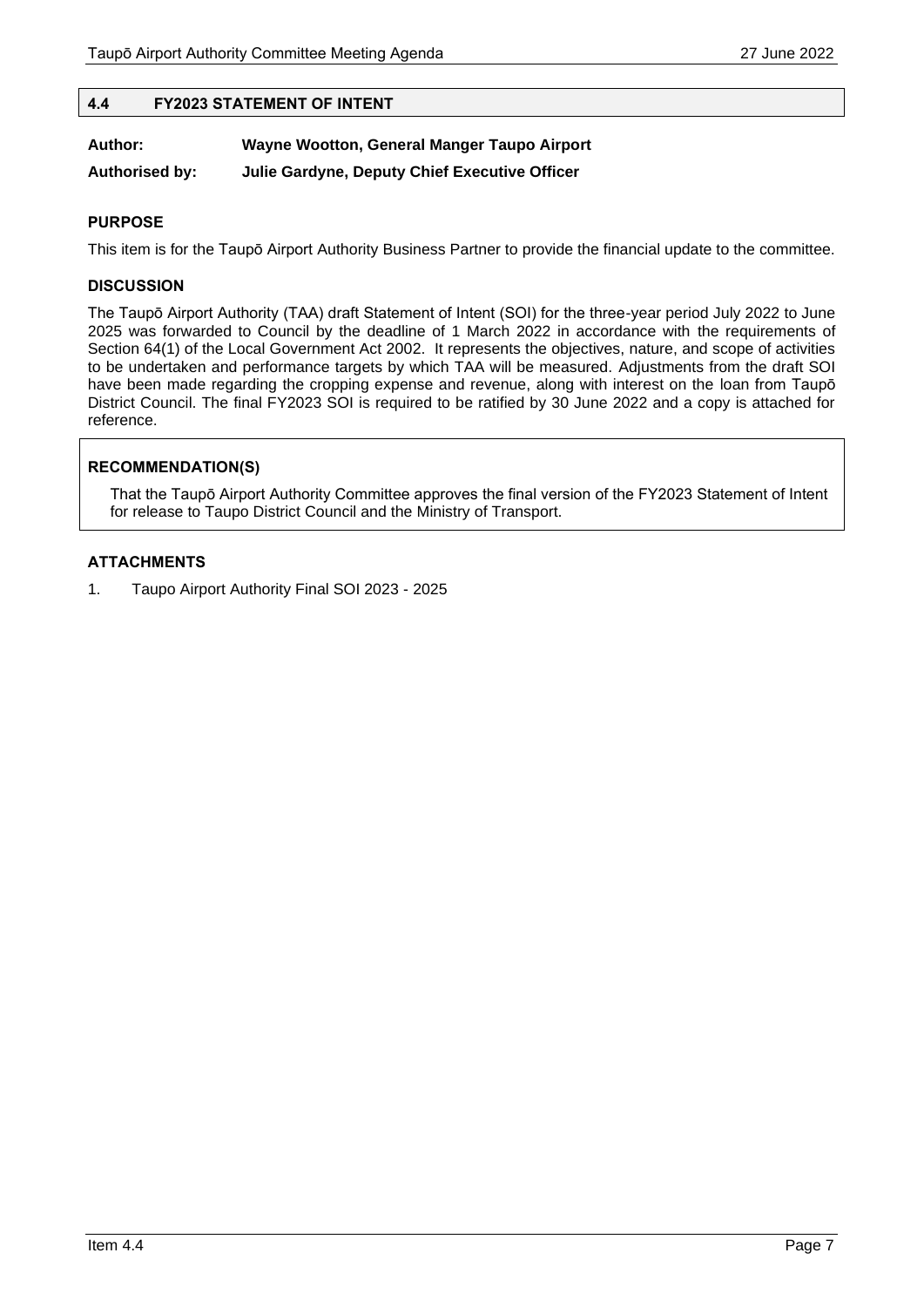#### <span id="page-7-0"></span>**4.5 MINISTRY OF TRANSPORT (MOT) AND TAUPO DISTRICT COUNCIL JOINT VENTURES AIRPORT DEED.**

#### **Author: Wayne Wootton, General Manger Taupo Airport**

**Authorised by: Julie Gardyne, Deputy Chief Executive Officer**

#### **PURPOSE**

The General Manager Taupō Airport to provide an update to the committee on the Ministry of Transport (MoT) and Taupo Airport Authority (TAA) Joint Ventures Airport deed.

#### **DISCUSSION**

The Deed stems back from the 60's when most of the airports in New Zealand were formed as joint ventures between Local Authorities and the Crown. The Deed remained effective for around a decade and was revised in the mid-70's to take account of growing passenger numbers and changes in airport operational requirements.

Since the revision almost 50 years ago, airport operations around the country have changed considerably and, subsequently, all but five of the joint venture airports have abandoned the JV format and formed separate entities known as Council Controlled Trading Organisations (CCTO's). These organisations are generally managed by private companies and governed by a Board of Directors appointed by the Council. In this format the CCTO can operate as a standalone business. The CCTO adheres to a Statement of Intent with the Council and reports quarterly on finances and operations.

TAA is one of the remaining five airport JV's and is now in consultation with the other four airports on a much-needed review and updating of the Deed with the MoT.

The JV airports have engaged lawyers, Simpson Grierson, to draft a memorandum with a contribution to legal costs required from each council. Each council will be responsible for identifying and addressing any JV issues specific to its airport and the intention is to create an airport specific schedule that will form part of a new generic JV agreement – this is work is currently in progress.

The MoT has also signalled that the Ministerial officers wish to visit the airport later in the year and meet with representatives from TAA and Taupō District Council.

#### **RECOMMENDATION(S)**

That the Taupō Airport Authority Committee received the information.

#### **ATTACHMENTS**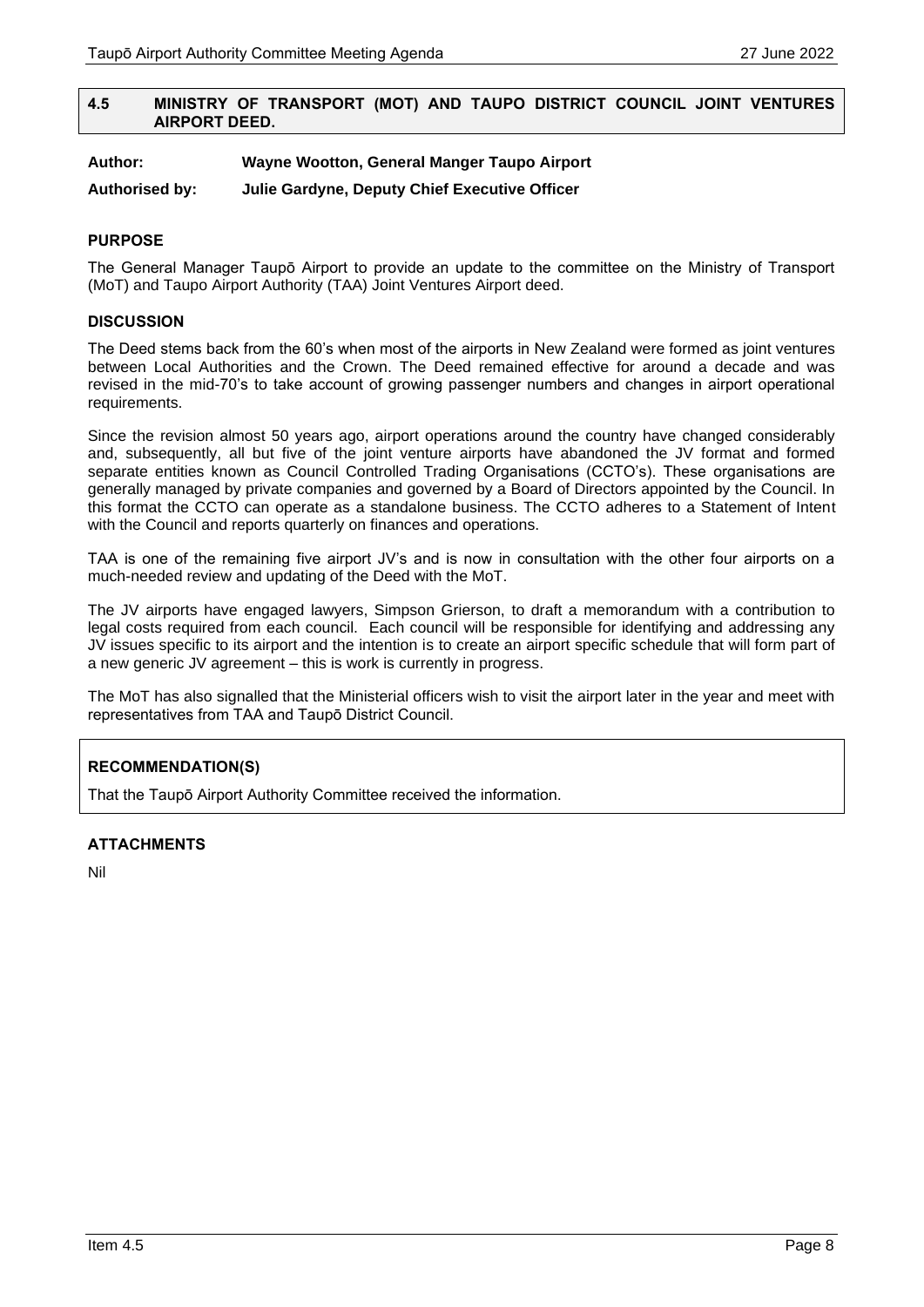#### <span id="page-8-0"></span>**4.6 CAA INTERNAL RISK ASSESSMENT**

## **Author: Wayne Wootton, General Manger Taupo Airport**

**Authorised by: Julie Gardyne, Deputy Chief Executive Officer**

#### **PURPOSE**

This item is for the General Manager Taupō Airport to provide an update on the Civil Aviation Authority (CAA) Internal Risk Assessment.

#### **DISCUSSION**

The CAA have advised the Taupō Airport Authority that they intend to carry out a routine audit at Taupō Airport and an opportunity to discuss the review of the Aeronautical Study carried out in October 2021. The assessment date is scheduled for 21 June 2022 and an update will be given at the June's Committee meeting.

#### **RECOMMENDATION(S)**

That the Taupō Airport Authority Committee receives the information.

#### **ATTACHMENTS**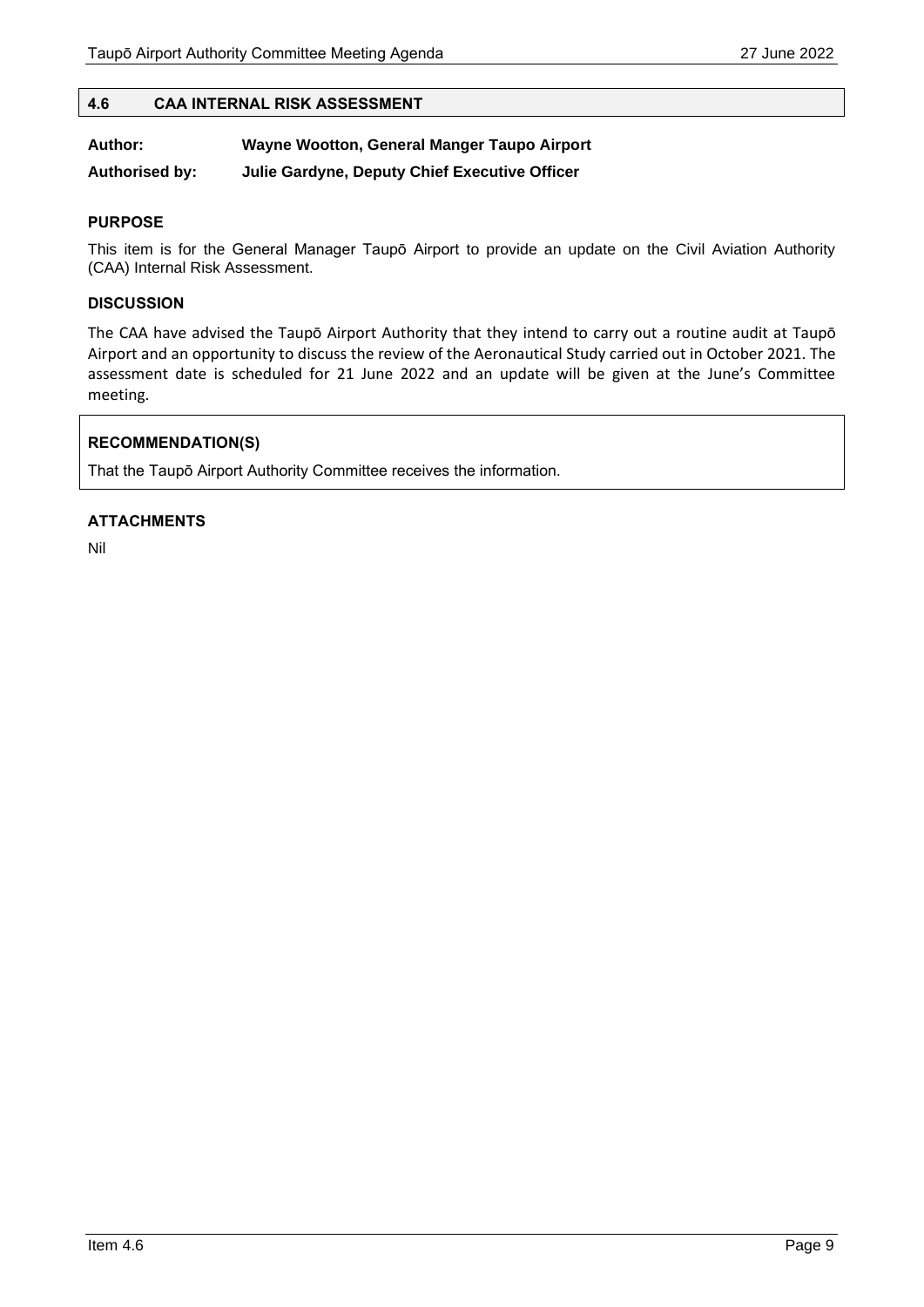#### <span id="page-9-0"></span>**4.7 TERMINAL CAR PARKING CHARGES**

| Author:               | Wayne Wootton, General Manger Taupo Airport   |  |
|-----------------------|-----------------------------------------------|--|
| <b>Authorised by:</b> | Julie Gardyne, Deputy Chief Executive Officer |  |

#### **PURPOSE**

This item is for the General Manager Taupō Airport to provide an update on the Terminal Car Parking Charges.

#### **DISCUSSION**

Stage 1 of the new car park is complete with stage 2 scheduled for later in the year. Committee members have previously been advised that parking charges will be levied once the new terminal becomes operational. Parking charges are a new concept for the Airport and will, without doubt, generate discussion amongst members and potentially negative feedback from the general public.

It is important to take people along the journey and Taupō Airport Authority (TAA) will work with Taupo District Council (TDC) communications team to start to publicise the proposed parking changes over the next few months. This will ensure that there are no surprises on day one of the new terminal.

Car parking charges are a significant portion of non-aeronautical revenue and will be required to ensure that the finances of TAA are sufficiently robust moving forward.

TAA are currently working with TDC on modelling potential car park usage and appropriate costs based on current parking charges at other regional airports and will report back to the Committee in due course.

#### **RECOMMENDATION(S)**

That the Taupō Airport Authority Committee receives the information.

#### **ATTACHMENTS**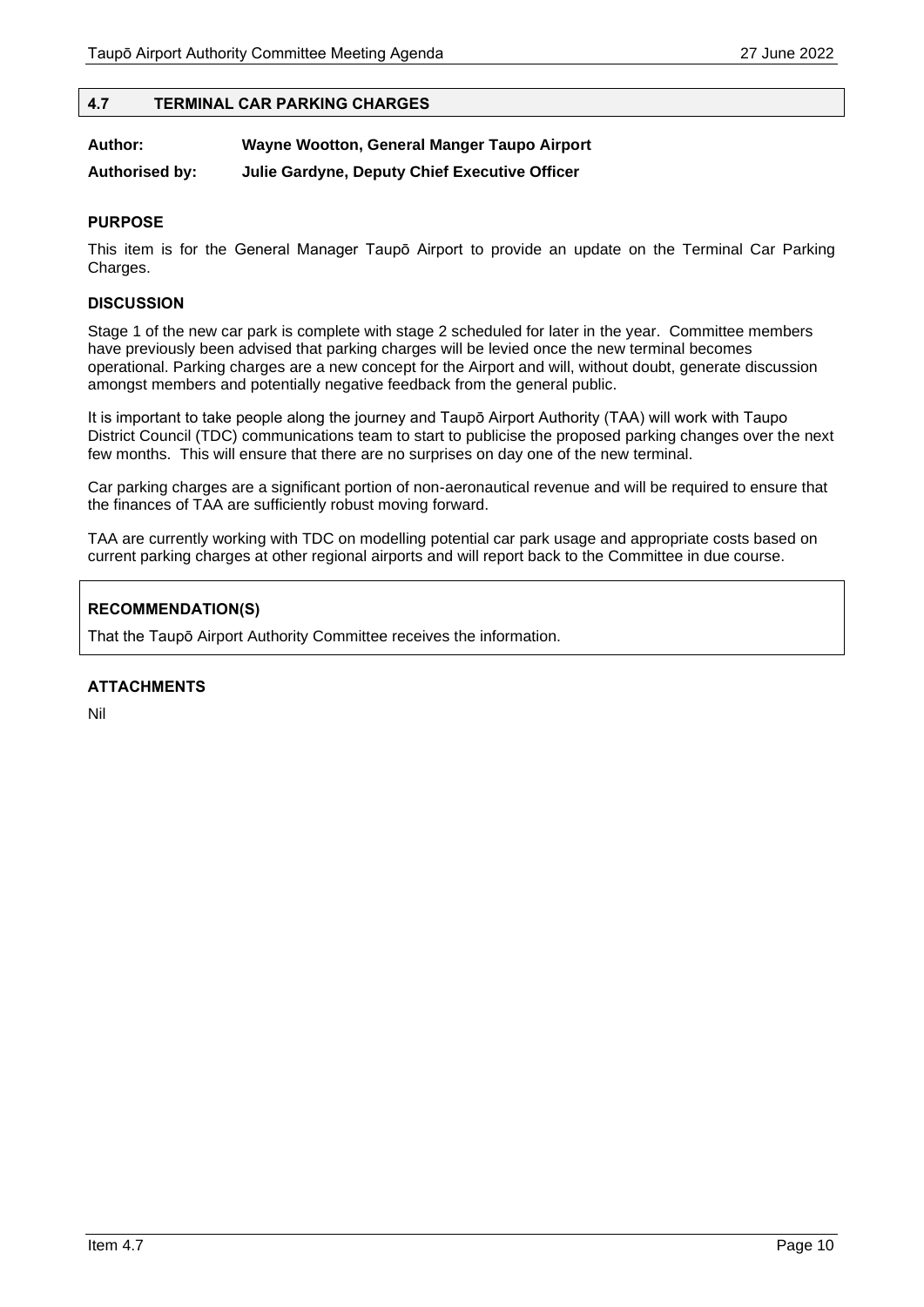#### <span id="page-10-0"></span>**4.8 TERMINAL TENANTS AND LEASES**

| Author: | Kim Gard, Airport Operations Manager |  |  |  |
|---------|--------------------------------------|--|--|--|
|         |                                      |  |  |  |

**Authorised by: Wayne Wootton, General Manger Taupo Airport**

#### **PURPOSE**

This item is for the Airport Operations Manager to provide an update on the Terminal Tenants and Leases.

#### **DISCUSSION**

Taupō Airport Authority are working with Telfer Young to carry out an independent valuation on current terminal tenants. Once completed, The Taupō Airport Authority and Taupō District Council legal, will work with the tenants to draft new lease terms and conditions, including licenses to occupy for the rental vehicle businesses.

A draft deed of Assignment was sent to Argus Aviation, to date The Taupō Airport have not received a response.

#### **RECOMMENDATION(S)**

That the Taupō Airport Authority Committee receives the information.

#### **ATTACHMENTS**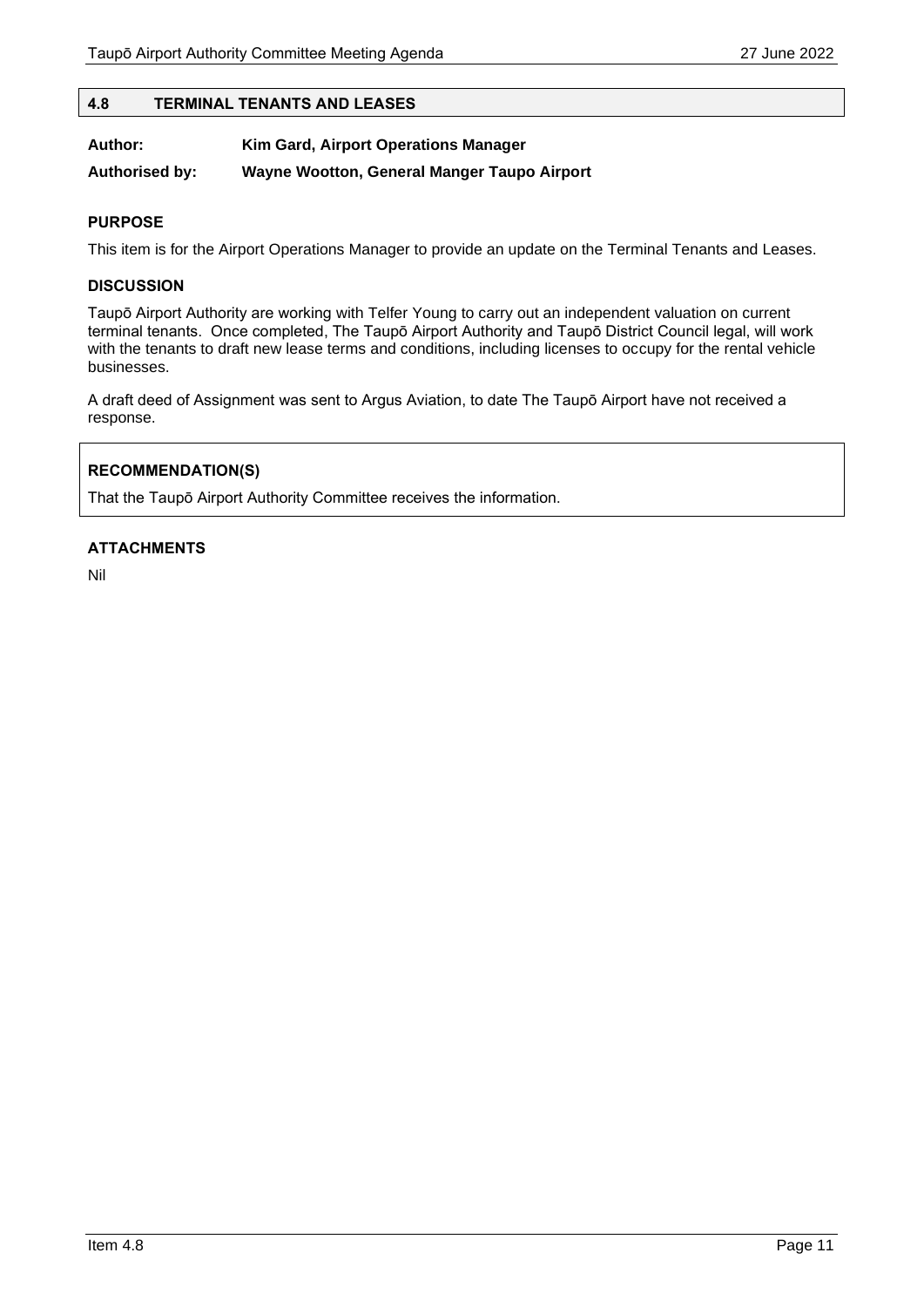#### <span id="page-11-0"></span>**4.9 LANDING CHARGES**

| Author:               | Wayne Wootton, General Manger Taupo Airport   |  |
|-----------------------|-----------------------------------------------|--|
| <b>Authorised by:</b> | Julie Gardyne, Deputy Chief Executive Officer |  |

#### **PURPOSE**

This item is for the General Manager Taupō Airport provide an update on the landing charges.

#### **DISCUSSION**

The last landing charge review was undertaking in 2014 and, considering reviews are normally done every five years, another review is overdue.

Current terminal charges for the scheduled airlines (regular passenger transport), which are a component of the overall landing charges, are \$2.20 per seat on the aircraft. This figure was used by consultants AirBiz two years ago to establish a proposed new fee, once the redevelopment of the airport was complete, of \$6.70 per seat.

This now needs to be reviewed and formalised with the two airlines that operate at Taupō Airport, Air New Zealand and Sounds Air. Now that more accurate costs of the new terminal are available, the two-year-old proposed landing charge fee will, undoubtably, change.

A more detailed assessment of capital expenditure and operating costs will be carried out and used to form the basis of a new charge, applicable from early 2023, and consultation will take place with the two airlines over the next six months.

The Taupō Airport Authority (TAA) will also take the opportunity to review how the charge is levied and may move away from a seat charge per aircraft landing only, to a charge per passenger on board per aircraft movement (an aircraft movement is a landing and take-off). TAA are also considering incorporating the maximum certified take-off weight (MCTOW) charge, which is currently levied separately, to be included in the per passenger charge to simply accounting procedures.

As part of the landing charge review, TAA will also undertake an exercise to assess the current general aviation landing charges, and these will be adjusted as necessary. Any change will be effective from the commencement date of the new regular passenger transport charges.

Please note that under the current JV arrangement, the MoT will also have to approve any alteration to the airport landing charges both for regular passenger transport and general aviation prior to implementation.

#### **RECOMMENDATION(S)**

That the Taupō Airport Authority Committee receives the information.

#### **ATTACHMENTS**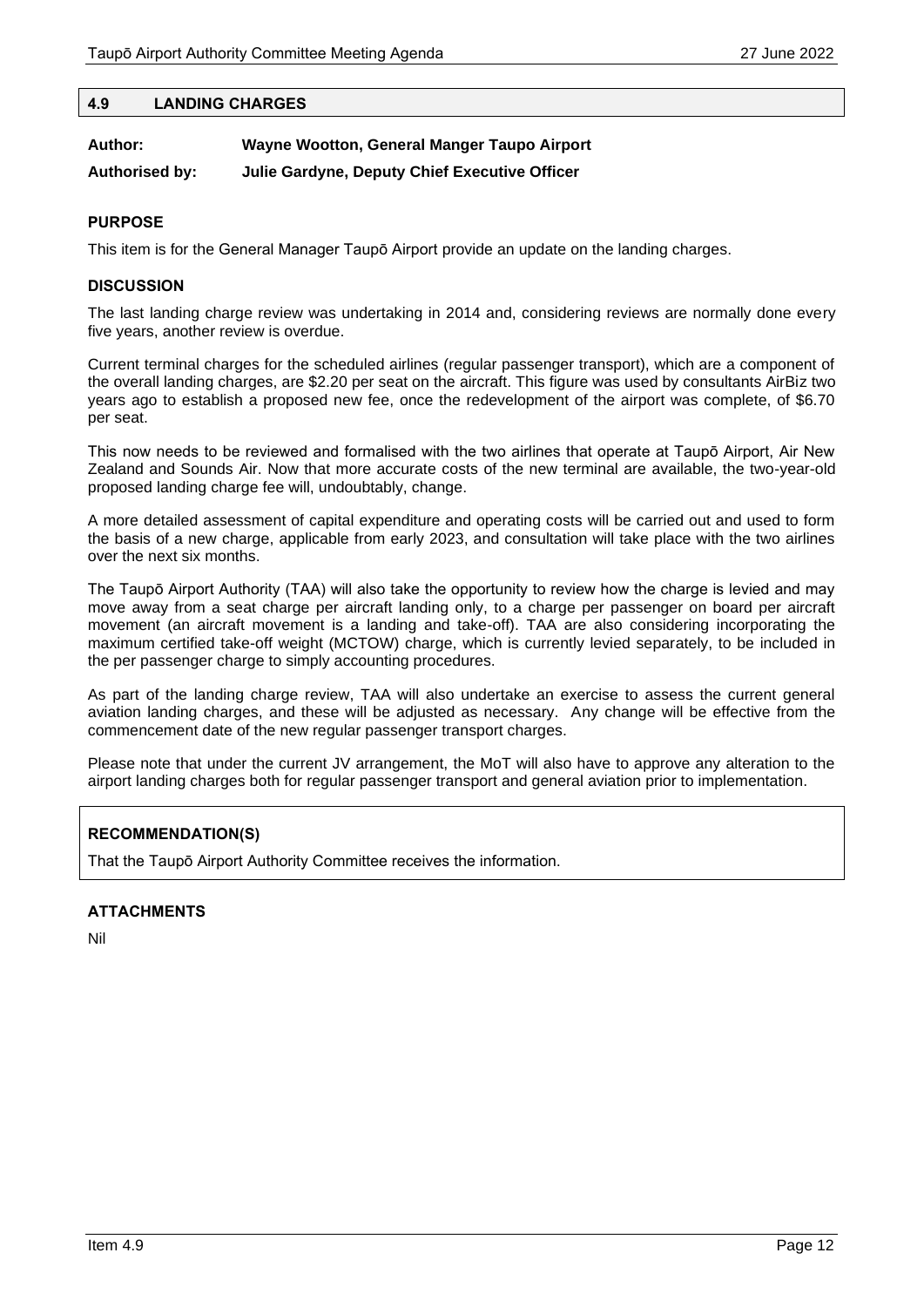#### <span id="page-12-0"></span>**4.10 AIRPORT DEVELOPMENT PROJECT**

#### **Author: Wayne Wootton, General Manger Taupo Airport**

**Authorised by: Julie Gardyne, Deputy Chief Executive Officer**

#### **PURPOSE**

This item is for the General Manager Taupō Airport to provide an update to the committee on the airport development project.

#### **RECOMMENDATION(S)**

That the Taupō Airport Authority Committee receives the information.

#### **ATTACHMENTS**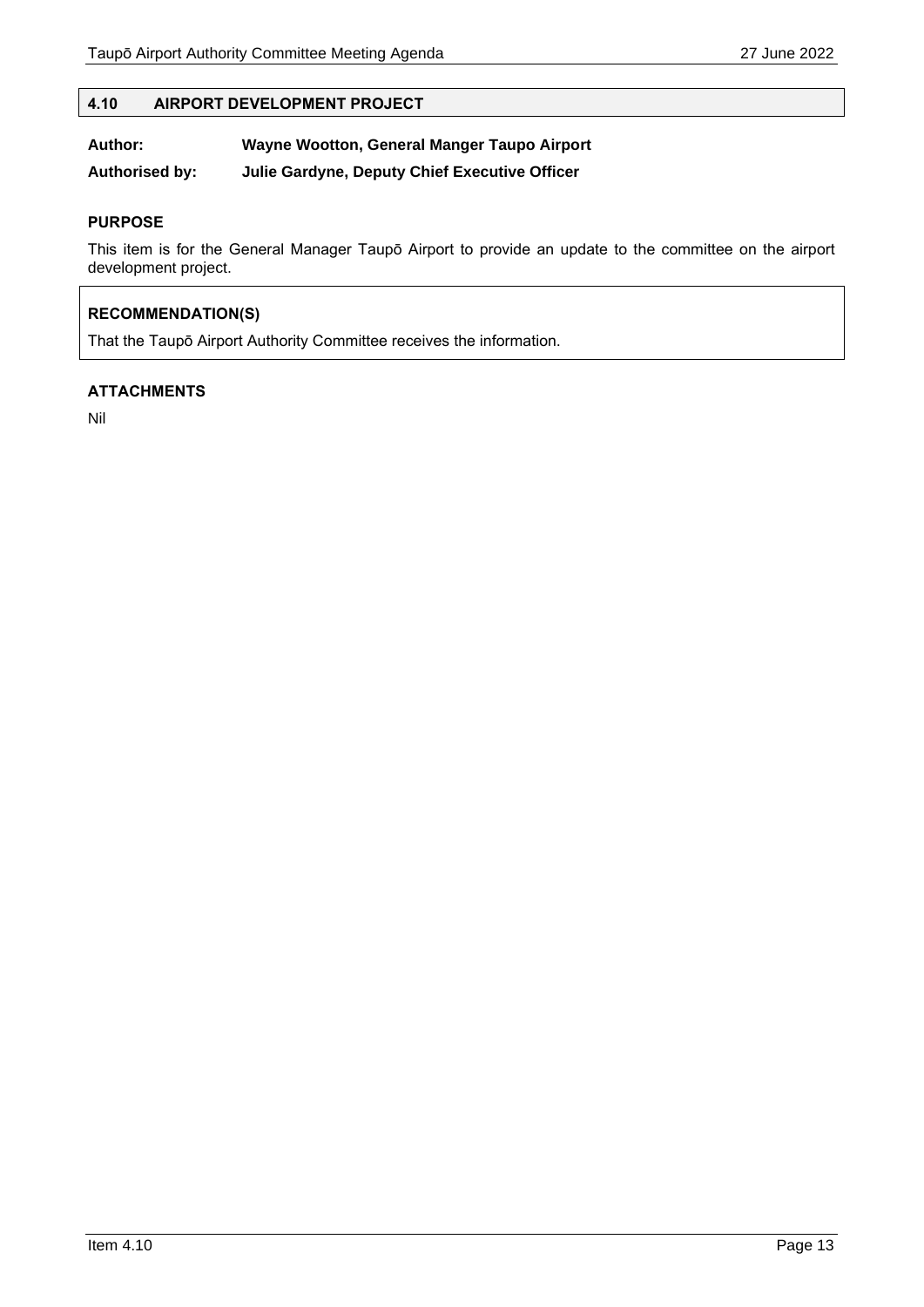#### <span id="page-13-0"></span>**4.11 TAUPŌ AIRPORT AUTHORITY LOAN FACILITY FROM TAUPO DISTRICT COUNCIL**

#### **Author: Danielle Klue, Finance Business Partner**

**Authorised by: Jeanette Paenga, Finance Manager**

#### **PURPOSE**

The committee will be aware that the Taupō Airport Authority are seeking a loan facility from Taupō District Council to enable current airport operational expenses to be met. This item is for the Finance Business Partner to provide an update to the committee.

#### **DISCUSION**

#### **RECOMMENDATION(S)**

That the Taupō Airport Authority Committee receives the update.

#### **ATTACHMENTS**